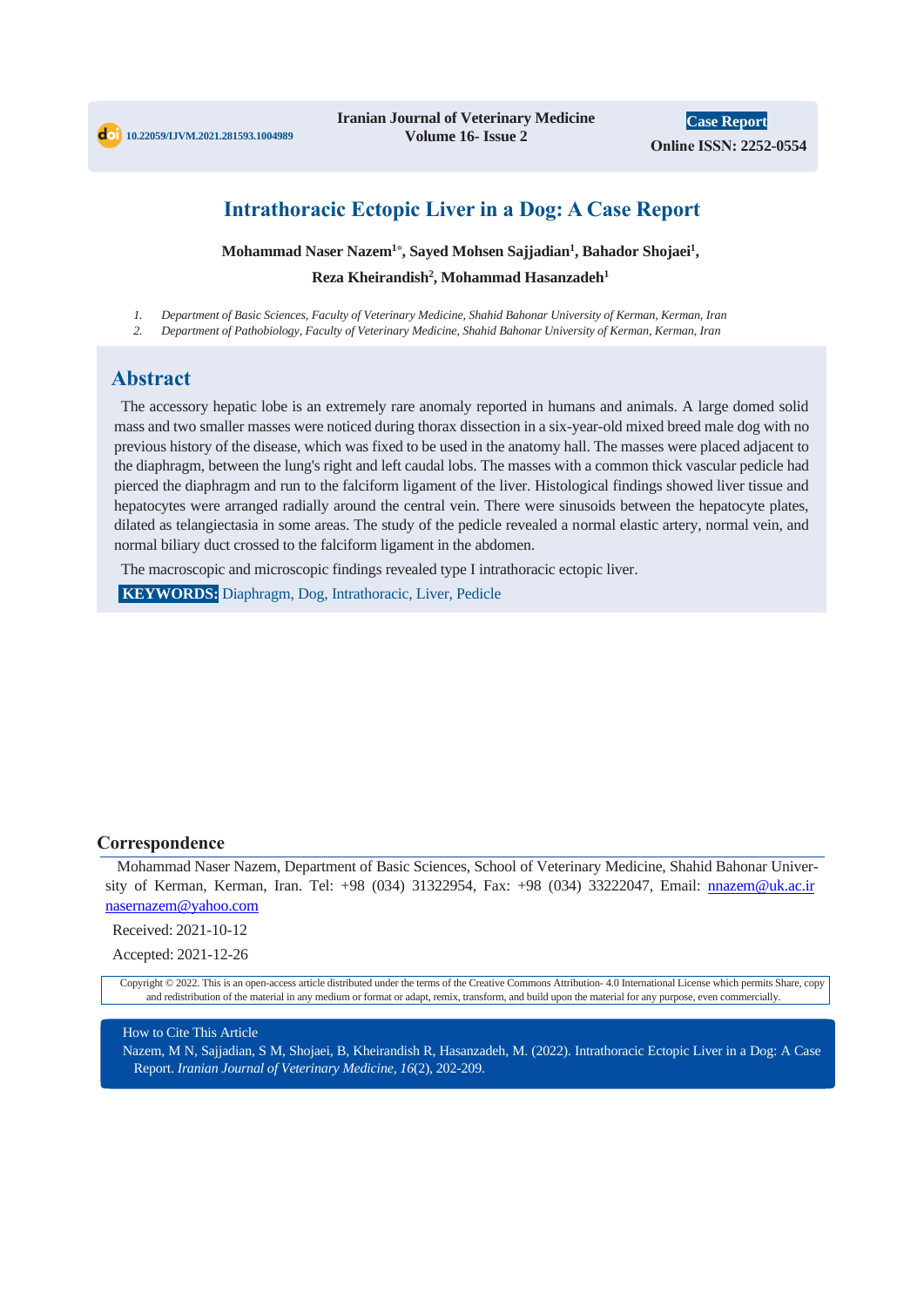# **Case History**

The accessory hepatic lobe is an extremely rare anomaly (Smiley *et al.,* 2013; An *et al.,* 2010; Massaro *et al*., 2007; Shrestha *et al.,* 2014; Chen *et al.,* 2014), reported in human beings (An *et al*., 2010; Jambhekar *et al*., 2010; Smiley *et al*., 2013; Chen *et al.,* 2014) and animals (Machado & Lozzio, 1972; Dhaliwal & Lacey, 2009; Hifumi *et al.,* 2015; Hifumi *et al*., 2014). The unusual presence of liver tissue has been commonly described in some organs, including the gall bladder, umbilical fossa, adrenal gland, pancreas, and the spleen (An *et al*., 2010; Jambhekar, *et al*. 2010; Mehta *et al.,* 2010; Choi *et al*., 2008). An accessory lobe of the liver is a rare congenital anomaly, which can undergo torsion and be presented as an acute surgical emergency (Jambhekar *et al.,* 2010).

There have been reports of a supradiaphragmatic ectopic liver in the chest cavity and pericardium (Iber & Rintala, 1999; Yucel *et al.*, 2015). In most cases, the supradiaphragmatic ectopic liver was accompanied by a transdiaphragmatic pedicle in the main body of the liver within the abdominal cavity (Iber & Rintala, 1999; Yucel *et al.,* 2015). In some other cases, the supradiaphragmatic ectopic liver was utterly separated from the abdominal cavity without connecting the thorax and the abdomen, and diaphragmatic anomalies (Chen *et al.,* 2014; Mendoza *et al.,* 1986).

An accessory or intrathoracic ectopic liver lobe is often asymptomatic clinically (Iwaki *et al.*, 2017). Trauma, postoperative complications, congenital diaphragmatic hernias, or other malignancies affecting the diaphragm are the more typical circumstances where the liver tissue is found in the thoracic cavity (Iber & Rintala, 1999; Yaguchi *et al.,* 2015; Iwaki *et al.,* 2017). It should be noted that this malformation has no sex predilection (Vercelli-Retta, 1978).

Ultrasonography or CT-guided biopsy (Choi *et al.* 2008) and MRI (Jambhekar *et al.* 2010) may contribute to establishing an accurate diagnosis. In one case, the supradiaphragmatic heterotopic liver was misdiagnosed as pulmonary sequestration. Color Doppler ultrasonography or angiography may show a feeding vessel and also contribute to differentiating pulmonary sequestrations from the heterotopic liver (Lee *et al.,* 2016). The diagnosis is usually made after laparotomy by histopathological confirmation (Jambhekar *et al.*, 2010).

In veterinary medicine, intrathoracic ectopic liver induced by traumatic injury has been reported in cats (Dhaliwal & Lacey, 2009), cows (Hifumi *et al.,* 2014), and dogs (Hifumi *et al.,* 2015). This study describes an intrathoracic ectopic liver, which might have been induced by a congenital abnormality in a dog.

## **Clinical Presentation**

A 6-year-old mixed breed male dog weighing 15 kg was fixed by formalin to be used as a model in the anatomy hall of the Anatomy Department of the Veterinary Faculty at the Shahid Bahonar University of Kerman, Iran. There was no previous history of traumatic diaphragmatic hernia or surgery, and no clinical abnormalities were noticed before its submission for fixation.

During the thorax dissection, the gross examination revealed a large domed solid mass, approximately 12.5×5 cm at its base and height, respectively. Moreover, two significantly smaller roundish masses were positioned ventral; the larger one was about  $3.5 \times 1.5 \times 1.2$  cm [\(Figures 1](#page-2-0) & [2\)](#page-2-1).

The base of the larger mass and the two smaller ones were placed near the diaphragm, towards the left side of the thorax, between the right and left caudal lobs of the lung. The accessory lobe of the lung was placed at the left side of the larger mass [\(Figure](#page-2-2)  [3\)](#page-2-2). All masses with a common thick vascular pedicle had pierced the diaphragm and run to the liver's falciform ligament [\(Figure 1\)](#page-2-0). All masses were brown and capsulated (except around the pedicle) with an irregular surface and had a firm consistency such as liver that differentiates it from the lung [\(Figures 1](#page-2-0) and [2\)](#page-2-1).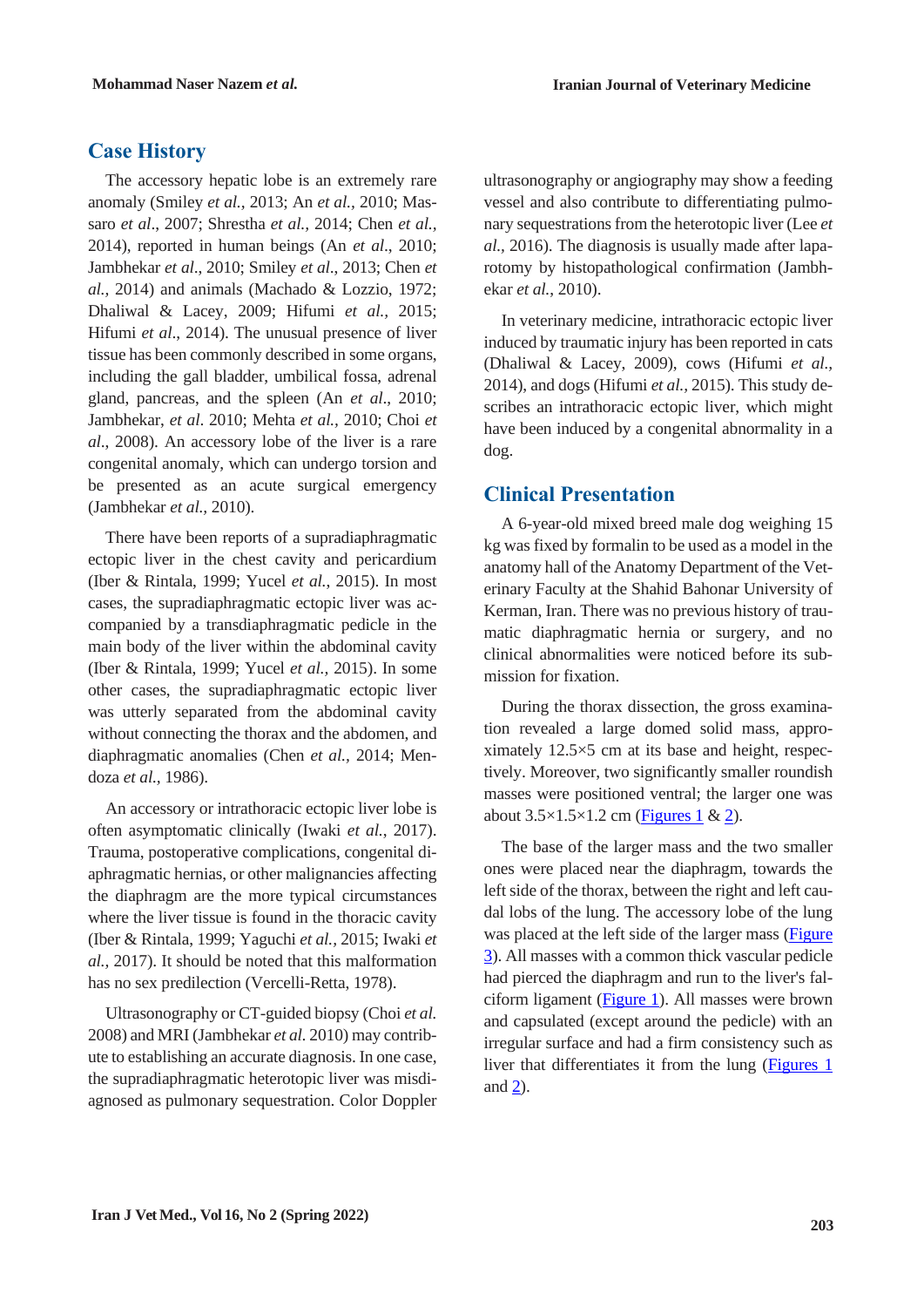

**Figure 1.** Gross cut surface of the formalin-fixed liver. A) Liver (a), Accessory liver (b). B) Liver (a), Accessory liver (b), and its pedicle (c).

<span id="page-2-0"></span>

**Figure 2.** Gross appearance of the liver (a), main mass (b), and two smaller masses (c) of the accessory. Cranial view.



**Figure 3.** The position of the supradiaphragmatic accessory liver in the thoracic cavity. A) Accessory liver, b) Caudal lobe of the left lung, c) Accessory lobe of lung, d) Heart, e) Diaphragm, f) Liver.

### <span id="page-2-1"></span>**Diagnostic Testing**

To perform histopathological evaluation, 1×1×1 cm samples were taken from the three different parts of the masses, washed with PBS (pH 7), and placed in a 10% buffered formalin solution (pH 7.2). After ten days, the samples embedded in paraffin were fixed in a 10% neutral formaldehyde solution and dehydrated in ethanol and xylol alcohols. The 5 μm sections were stained with the H&E technique for evaluation with a light microscope.

The mass revealed histological features consistent with the liver tissue in the microscopic examination. Hepatocytes were polygonal with the central nuclei and arranged radially around the central vein. There

<span id="page-2-2"></span>were sinusoids between the hepatocyte plates, which were dilated as telangiectasia in some areas. The portal areas consisting of interlobular bile ducts, interlobular arteries, and interlobular veins were also present. The central veins were also noticed at the center of the hepatic lobules [\(Figures 4,](#page-3-0) [5,](#page-3-1)  $\&$  [6\)](#page-3-2). The study of the pedicle revealed a normal elastic artery, normal vein, and normal biliary duct crossed to the falciform ligament in the abdomen. Moreover, the intrathoracic ectopic liver was diagnosed according to the histological findings. However, the histopathologic study revealed no hepatic fibrosis or vascular structure disorders. No gross abnormalities were evident in the other organs.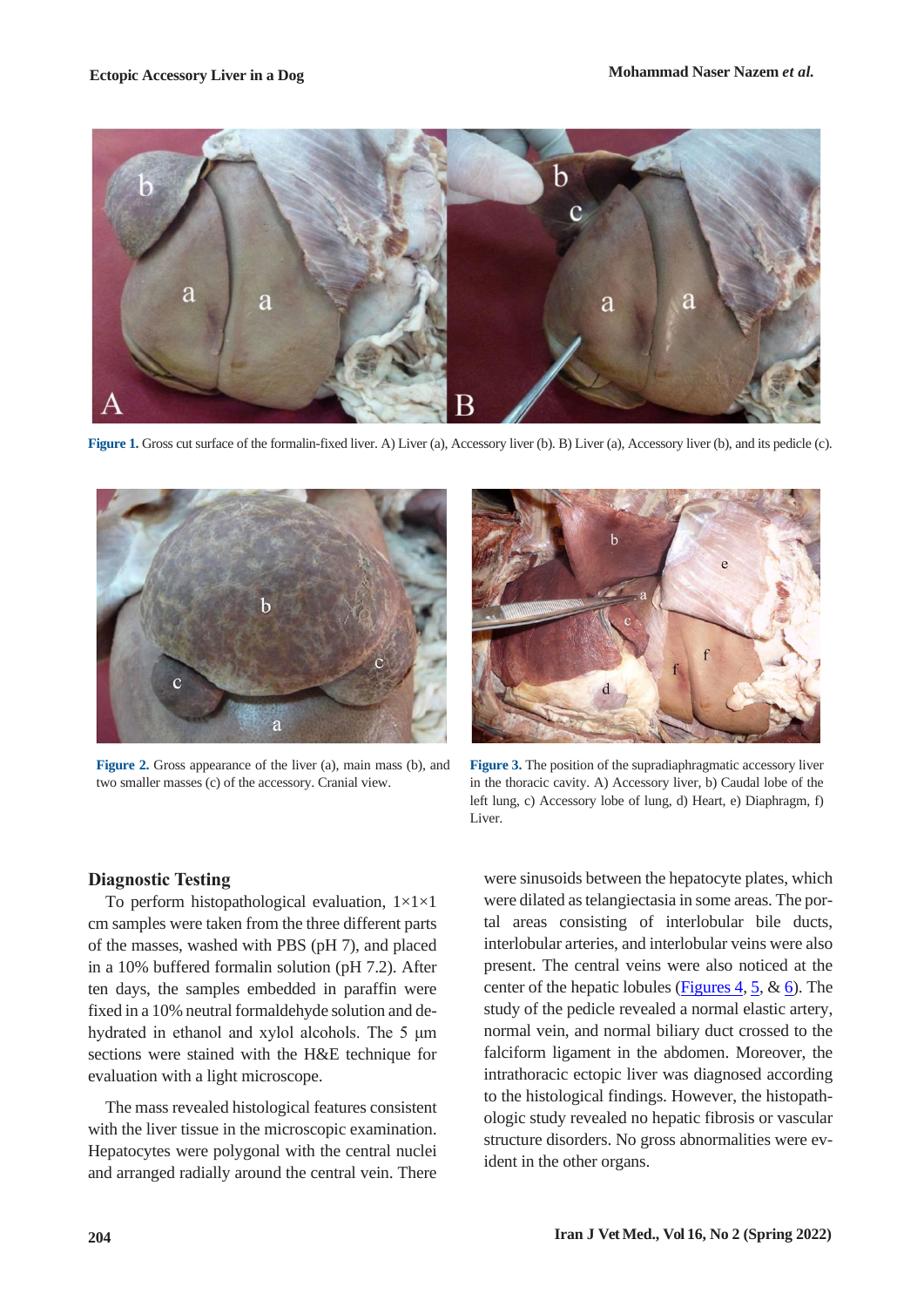**Mohammad Naser Nazem** *et al.* **Iranian Journal of Veterinary Medicine**



**Figure 4.** Polygonal hepatocytes arrange radially around the central vein, and there are sinusoids between them (H&E,  $Bar=100 \mu m$ ).



**Figure 5.** In this micrograph, some bile ducts were seen (H&E,  $Bar=10 \mu m$ ).

<span id="page-3-1"></span><span id="page-3-0"></span>

**Figure 6.** This micrograph shows telangiectasia (H&E, Bar=100 µm).

### <span id="page-3-2"></span>**Assessments**

In humans, ectopic liver masses are sometimes found in the abdominal cavity, especially on the surface of the gall bladder and in the hepatic ligament (Chen *et al.*, 2014). As mentioned before, the supradiaphragmatic ectopic liver is a rare anomaly in both humans and animals (Dhahwal & Lacey, 2009; An *et al.,* 2010; Jambhekar *et al.,* 2010; Smiley *et al.,* 2013; Chen *et al.,* 2014; Hifumi *et al.,* 2014; Hifumi *et al.,* 2015; Ito *et al.,* 2016; Sag *et al.,* 2018;). Adult patients usually exhibit no specific symptoms (An *et al.* 2010; Ito *et al.* 2016); however, there are a few reported cases with clinical symptoms. The most common symptoms in pediatric patients are respiratory distress and chest pain (An *et al.*, 2010). In one case, the patient exhibited thoracic pain induced by

an incomplete torsion of an intrathoracic ectopic liver lobe (Sehdeva & Logan, 1971). Moreover, mild asymmetry of the chest (Iber & Rintala, 1999), cough and fever (Choi *et al.,* 2008), dyspnea (An *et al.,* 2010), and abdominal pain (Massaro *et al.,* 2007; Jambhekar *et al.,* 2010; Ito *et al.,* 2016) are also reported in some cases.

The ectopic liver has been classified into four types (Arslan *et al.* 2014): 1) The accessory lobe of the liver with a considerable size and a connecting stalk to the liver, 2) a small accessory lobe of the liver attached to the liver, (3) ectopic liver with no connection to the liver, and (4) the microscopic ectopic liver tissue. The first or second types of ectopic liver mainly occur in the intraabdominal cavity;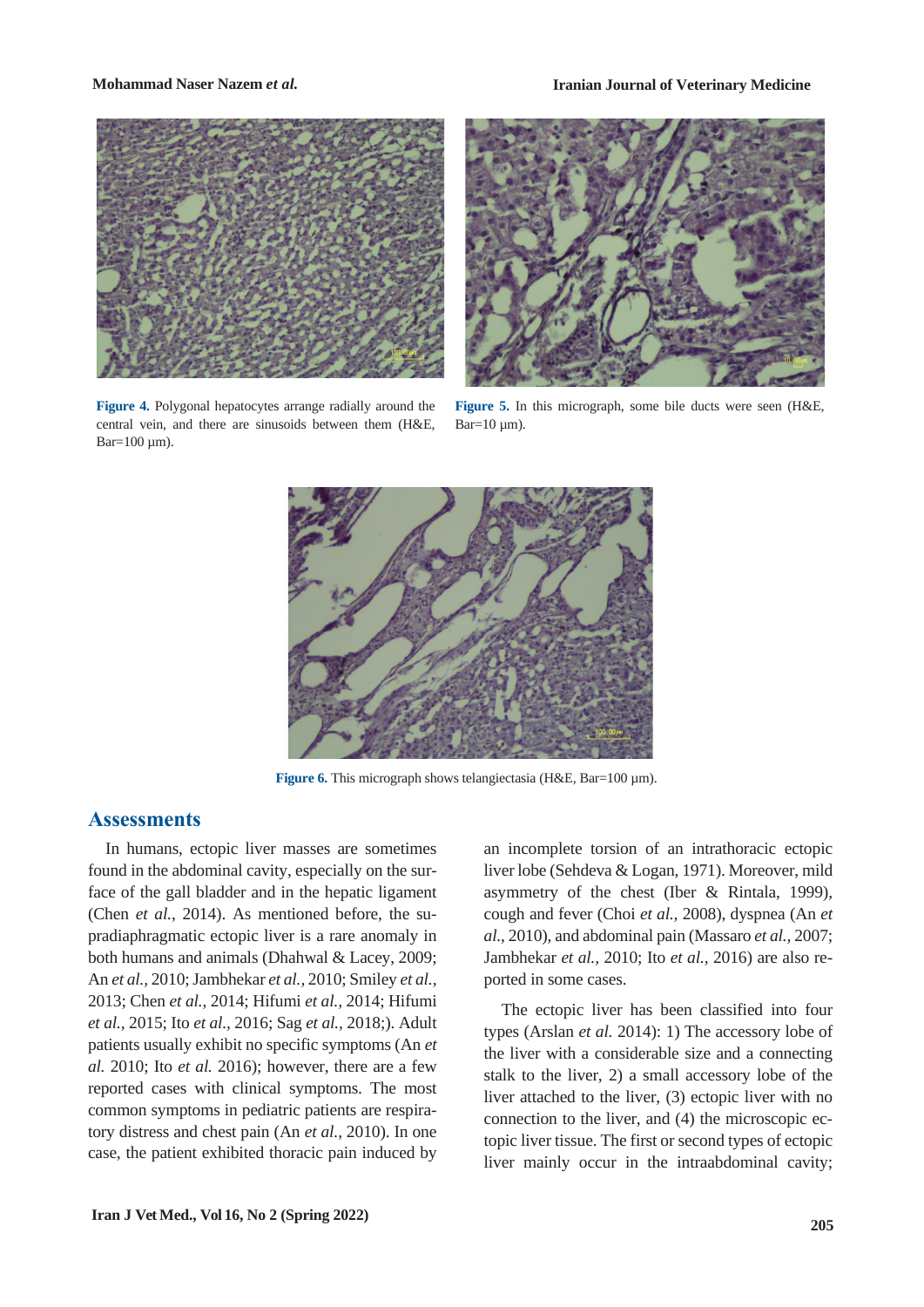however, few cases of supradiaphragmatic ectopic are reported in the literature. The case described in the present study belongs to the first type. Although the most probable cause of this event is the formation of an accessory liver lobule with regression or atrophy of the original connection to the true liver (Mendoza *et al.* 1986), we presented an intrathoracic accessory liver lobe with a pedicle connected to the abdominal liver. The case was similar to those in some studies describing a mass attached to the liver proper by a vascular pedicle, all of which are mainly transdiaphragmatic (Chen *et al.* 2014; Yucel *et al.* 2015).

Three typical sites are described for this anomaly, with the right costophrenic variety being the most common site (Vercelli-Retta, 1978) in humans (An *et al.,* 2010; Jambhekar *et al.,* 2010) and animals (Hifumi *et al.,* 2015; Machado and Lozzio, 1972). The other sites are the left supradiaphragmatic liver lobe and adjacent to the inferior vena cava (Vercelli-Retta, 1978). In our case, the supradiaphragmatic mass was located at the left side of the hemithorax, close to the heart. This finding was consistent with those reported in previous studies (Hifumi *et al.* 2014; Yucel *et al.* 2015).

Classification can also be based on the biliary drainage and the presence or absence of a common capsule (Type I). The separate accessory lobe duct drains into an intrahepatic bile duct of the normal liver (Type II), and the separate accessory lobe duct drains into an extrahepatic bile duct of the normal liver (Type III). The accessory lobe and the normal liver have a common capsule, and the bile duct of the accessory lobe drains into an extrahepatic duct (Arslan *et al.*, 2014). In our study, the separate accessory lobe duct drainage into an intrahepatic duct was observed (Type I). There are intralobar and extralobar forms embedded in the normal lung, while the latter is separated from the adjacent lung by its visceral pleural investment (Kim *et al.*, 2016). In our report, we described an intralobar form of the intrathoracic liver because of the accessory liver lobe between the lung's right and left caudal lobes.

On the other hand, the lack of bile accumulation in the liver sections suggests the likelihood of communication between the ectopic pedicle and the biliary tree of the abdominal liver. The microscopic study may propose that this communication was via the falciform ligament. In other words, the histological analysis revealed no evidence of cirrhosis or cholestasis [\(Figures 4,](#page-3-0) [5,](#page-3-1)  $\&$  [6\)](#page-3-2). It showed appropriate functional biliary drainage of accessory lobe to the vascular supply within the pedicle.

According to Machado and Lozzio (1972), the ectopic hepatic lob shows hepatocytes positioned in the uncommon rows of variable thickness surrounding abnormally dilated sinusoids. Furthermore, severe congestion, ruptured sinusoids, focal hemorrhage, clusters of blood cells, and bile pigment in the areas of hemorrhage were also observed. None of these abnormalities were noticed in the present study; however, there was a three-part intrathoracic liver with no completely-separated parts.

In some animals, the supradiaphragmatic acessory lobe is reported along with other anomalies such as hydronephrosis (Machado and Lozzio, 1972), which were not noticed in our case.

The possible heritability of the accessory lobe of the liver is unknown (Machado & Lozzio, 1972). According to the literature, several possible mechanisms have been proposed for the development of the heterotopic liver. In pediatric and young adult patients presenting supradiaphragmatic liver with a connection such as a transdiaphragmatic pedicle into the liver proper and/or diaphragmatic hernia, it can be explained by an anomaly in the development of diaphragm and liver bud (Lande *et al.,* 2015).

Embryologically, the hepatic bud originated from the foregut grows into the mesenchyme of the septum transversum during the fourth week of gestation and proliferates actively (Chandramohan *et al.,* 2014). At approximately the same time, the diaphragm develops centrally from the septum transversum and peripherally from the right and left pleuroperitoneal membranes (Shrestha *et al.*, 2014). Normally the pleuroperitoneal cavity is closed during the sixth and seventh week of gestation. A small portion of proliferating hepatic tissues may grow into the thoracic cavity before the complete closure of the diaphragmatic membrane, and the defect in the fusion of the diaphragmatic membranes may allow the sequestration of the hepatic tissue. Accordingly, the supradiaphragmatic liver appears with regression or atrophy of connection to the abdominal liver. Another possibility could be the development of an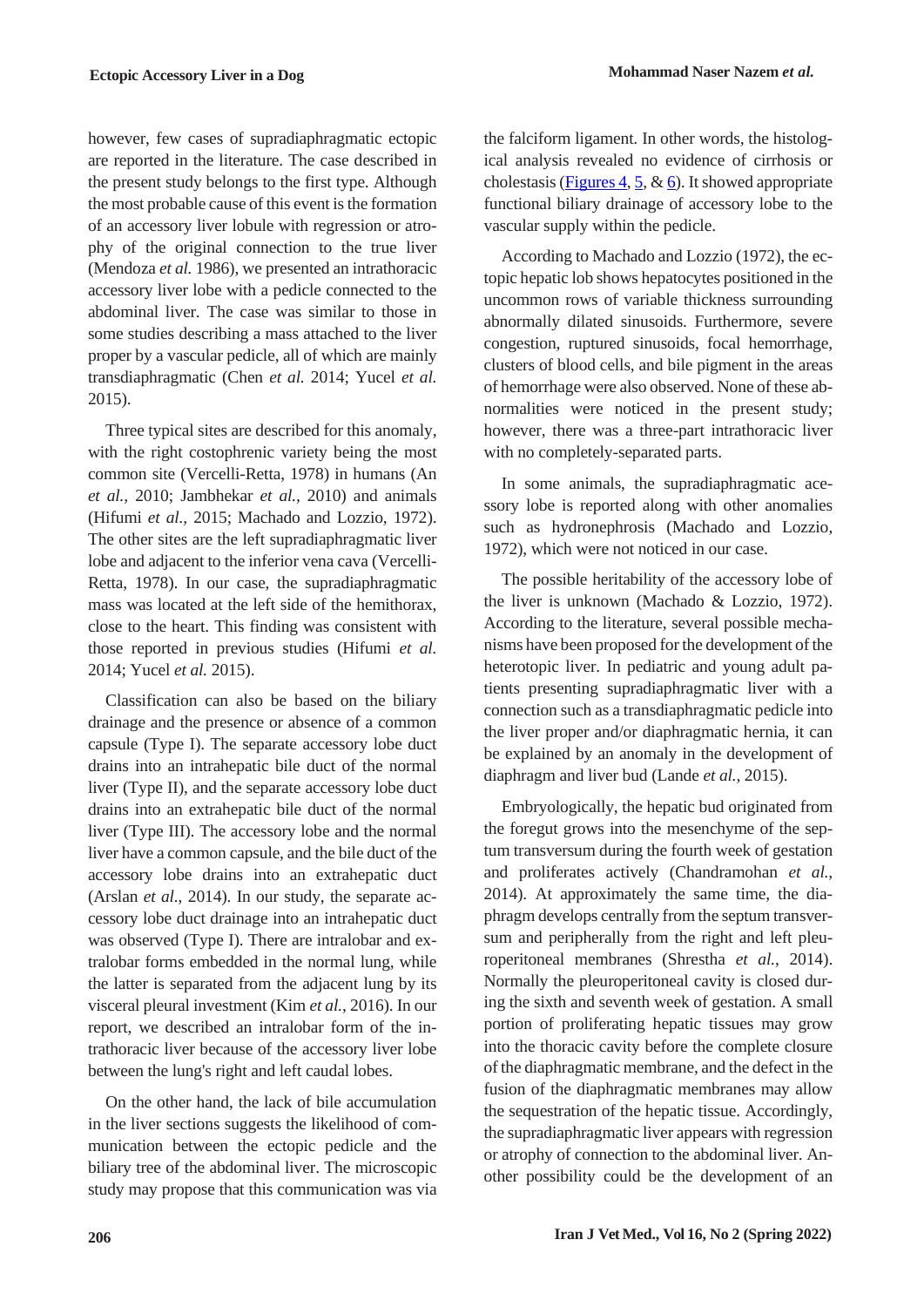entirely different liver bud independent of the main hepatic diverticulum with no prior connection (Mendoza *et al.* 1986). This mechanism might explain the pathogenesis of the supradiaphragmatic liver with no pedicle into the liver proper.

Another explainable mechanism for the minority of cases reported in the literature was associated with previous trauma history (An *et al.*, 2010). According to some reports, the most plausible explanation was that the fragment of the liver parenchyma was introduced into the thoracic cavity during the previous trauma, followed by regeneration and replace-ment of a nodular mass (Chen *et al.,* 2014). This mechanism seems to be more likely in middle-aged or old patients with no diaphragm and liver abnormalities in their childhood and young adulthood, who underwent later traumatic injury on the lower chest or/and upper abdomen. We failed to detect the reason for the presence of this abnormality in our case.

### **Mohammad Naser Nazem** *et al.* **Iranian Journal of Veterinary Medicine**

Based on our researches, this report describes an intrathoracic ectopic liver, which might have been induced by a congenital abnormality in the dog.

### **Conclusion**

There are few case reports of an intrathoracic ectopic liver in veterinary medicine. To our knowledge, this is one of the rare incidence of this anomaly in dogs. This anomaly has not been recognized as a severe clinical problem.

## **Acknowledgments**

The authors thank Mr. Mazhab Jaafari for histopathologic slides preparation.

## **Conflict of Interest**

The authors declared no conflict of interest.

## **References**

- An, J., Han, J., Lee, K. S., & Choi, Y. S. (2010). Supradiaphragmatic heterotopic liver presenting as a pleural mass: a case report. *Tuberculosis and Respiratory Diseases*, *69*(3), 191-195. [DOI:10.4046/trd.2010.69.3.191]
- Arslan, Y., Altintoprak, F., Serin, K. R., Kivilcim, T., Yalkin, O., Ozkan, O. V., & Celebi, F. (2014). Rare entity: ectopic liver tissue in the wall of the gallbladder-a case report. *World Journal of Clinical Cases: WJCC*, *2*(12), 924. [DOI:10.12998/wjcc.v2.i12.924] [PMID] [PMCID]
- Chandramohan, A., Pachuau, E. L., & Eapen, A. (2015). Accessory hepatic lobe: a rare cause of extra-hepatic portal vein obstruction. *Tropical Gastroenterology*, *35*(3), 190-193. [DOI:10.7869/tg.212] [PMID]
- Chen, Y. Y., Huang, T. W., Chang, H., Hsu, H. H., & Lee, S. C. (2014). Intrathoracic caudate lobe of the liver: a case report and literature review. *World Journal of Gastroenterology: WJG*, *20*(17), 5147. [DOI:10.3748/wjg.v20.i17.5147] [PMID] [PMCID]
- Choi, S. U., Kim, H. K., & Kim, J. (2008). Heterotopic supradiaphragmatic liver combined with intralobar

pulmonary sequestration. *The Annals of Thoracic Surgery*, *85*(5), 1809-1810. [DOI:10.1016/j.athoracsur.2007.11.040] [PMID]

- Dhaliwal, R. S., & Lacey, J. K. (2009). Ectopic hepatic parenchyma attached to the diaphragm: simulating a pulmonary mass in a cat. *Journal of the American Animal Hospital Association*, *45*(1), 39-42. [DOI:10.5326/0450039] [PMID]
- Glenisson, M., Salloum, C., Lim, C., Lacaze, L., Malek, A., Enriquez, A., ... & Azoulay, D. (2014). Accessory liver lobes: anatomical description and clinical implications. *Journal of Visceral Surgery*, *151*(6), 451-455. [DOI:10.1016/j.jviscsurg.2014.09.013] [PMID]
- Hifumi, T., Kawaguchi, H., Yamada, M., & Miyoshi, N. (2014). Intrathoracic ectopic liver in a cow. *Journal of Veterinary Medical Science*, 13-0532. [DOI:10.1292/jvms.13-0532] [PMID] [PMCID]
- Hifumi, T., Mashita, T., Haraski, Y., Ano, N., Nomura, K., Yasuda, J., Kawaguchi, H., Miyoshi, N. (2015). Intrathoracic ectopic liver in a dog. *Journal of Japan Veterinary Medical Association. 68*: 64-67. [DOI:10.12935/jvma.68.64]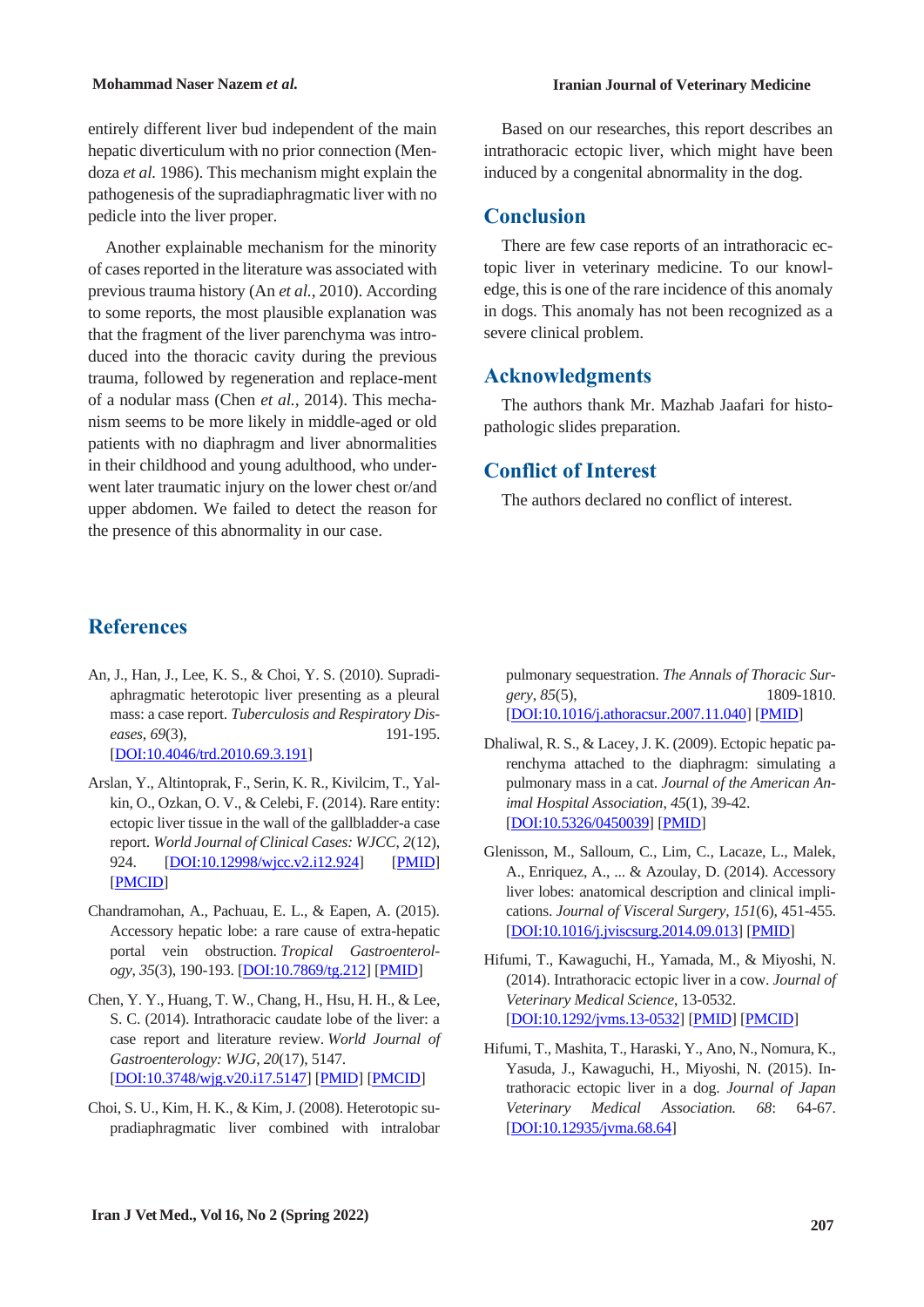- Iber, T., & Rintala, R. (1999). Intrapulmonary ectopic liver. *Journal of Pediatric Surgery*, *34*(9), 1425-1426. [DOI:10.1016/S0022-3468(99)90028-3]
- Ito, S., Takeda, R., Kokubo, R., Kojima, Y., Goto, M., Tomiki, Y., & Sakamoto, K. (2016). Accessory liver lobe attached to the gallbladder wall preoperatively detected by ultrasonography: A case report. *International Journal of Surgery Case Reports*, *26*, 205-208. [DOI:10.1016/j.ijscr.2016.07.056] [PMID] [PMCID]
- Iwaki, Y., Takagi, S., Morishita, K., Hanazono, K., Hosoya, K., & Okumura, M. (2017). An intrathoracic ectopic liver with pleural effusion in a dog. *Japanese Journal of Veterinary Research*, *65*(2), 95-99.
- Jambhekar, K., Pandey, T., Kaushik, C., & Shah, H. R. (2010). Intermittent torsion of accessory hepatic lobe: An unusual cause of recurrent right upper quadrant pain. *The Indian Journal of Radiology & Imaging*, *20*(2), 135. [DOI:10.4103/0971-3026.63046] [PMID] [PMCID]
- Kim, M., Woo, J. J., An, J. K., Jung, Y. Y., & Choi, Y. S. (2016). A pulmonary sequestered segment with an aberrant pulmonary arterial supply: a case of unique anomaly. *Korean Journal of Radiology*, *17*(2), 302- 305. [DOI:10.3348/kjr.2016.17.2.302] [PMID] [PMCID]
- Lande, R., Dvorak, L., Gardiner, D. W., & Bahr, A. (2015). Ectopic intrathoracic hepatic tissue and accessory lung lobe aplasia in a dog. *Journal of the American Animal Hospital Association*, *51*(5), 342-345. [DOI:10.5326/JAAHA-MS-6229] [PMID]
- Lee, S. G., Ryu, D. S., Park, M. S., Kang, C. H., Choi, S. J., & Shin, D. R. (2016). A Case of intrathoracic ectopic liver in a patient without diaphragmatic defect. *Journal of the Korean Society of Radiology*, *74*(6), 399-402. [DOI:10.3348/jksr.2016.74.6.399]
- Machado, E. A., & Lozzio, B. B. (1972). Accessory lobe of the liver in Gunn‐derived rats. *Teratology*, *5*(3), 361-365. [DOI:10.1002/tera.1420050311] [PMID]
- Mehta, R. I., Lai, C. K., Kee, S., & Fishbein, M. C. (2010). Intrapulmonary ectopic liver after orthotopic heart transplantation. *Archives of Pathology & Laboratory*

*Medicine*, *134*(7), 1060-1062. [DOI:10.5858/2009- 0150-CR.1] [PMID]

- Mendoza, A., Voland, J., Wolf, P., & Benirschke, K. (1986). Supradiaphragmatic liver in the lung. *Archives of Pathology & Laboratory Medicine*, *110*(11), 1085- 1086.
- Sağ, E., Cansu, A., İmamoğlu, M., & Çakır, M. (2018). Accessory Hepatic Lobe: A Rare Cause of Prehepatic Portal Hypertension in a Child. *Pediatric Gastroenterology, Hepatology & Nutrition*, *21*(4), 361-364. [DOI:10.5223/pghn.2018.21.4.361] [PMID] [PMCID]
- Sehdeva, J. S., & Logan Jr, W. D. (1971). Heterotopic (supradiaphragmatic) liver. *The Annals of Thoracic Surgery*, *11*(5), 468-471. [DOI:10.1016/S0003- 4975(10)65484-7]
- Shrestha, M. K., Ghartimagar, D., & Ghosh, A. (2014). Accessory hepatic lobe in right lumbar region-an incidental finding. *Journal of Nepal Health Research Council*, *12*(28), 203-204.
- Smiley, K., O'Keefe, S., Rasner, J. N., & Iocono, J. A. (2013). Thoracoscopic resection of an intrathoracic accessory liver lobe: an incidental finding in the workup of a child with a respiratory infection. *Journal of Pediatric Surgery*, *48*(7), 1618-1620. [DOI:10.1016/j.jpedsurg.2013.05.023] [PMID]
- Vercelli-Retta, J. (1978). Fetal supradiaphragmatic accessory liver lobe. *Virchows Archiv A*, *378*(3), 259-263. [DOI:10.1007/BF00427364] [PMID]
- Yaguchi, D., Ichikawa, M., Inoue, N., Kobayashi, D., Matsuura, A., Shizu, M., ... & Watanabe, K. (2015). An autopsied case of malignant sarcomatoid pleural mesothelioma in which chest pain developed several months earlier without abnormality on imaging. *Case Reports in Oncology*, *8*(3), 439-446. [DOI:10.1159/000441468] [PMID] [PMCID]
- Yankol, Y., Mecit, N., Kanmaz, T., Acarli, K., & Kalayoglu, M. (2015). A very original case of a mini accessory liver lobe with its own gallbladder. *Surgical and Radiologic Anatomy*, *37*(5), 535-538. [DOI:10.1007/s00276-014-1380-9] [PMID].